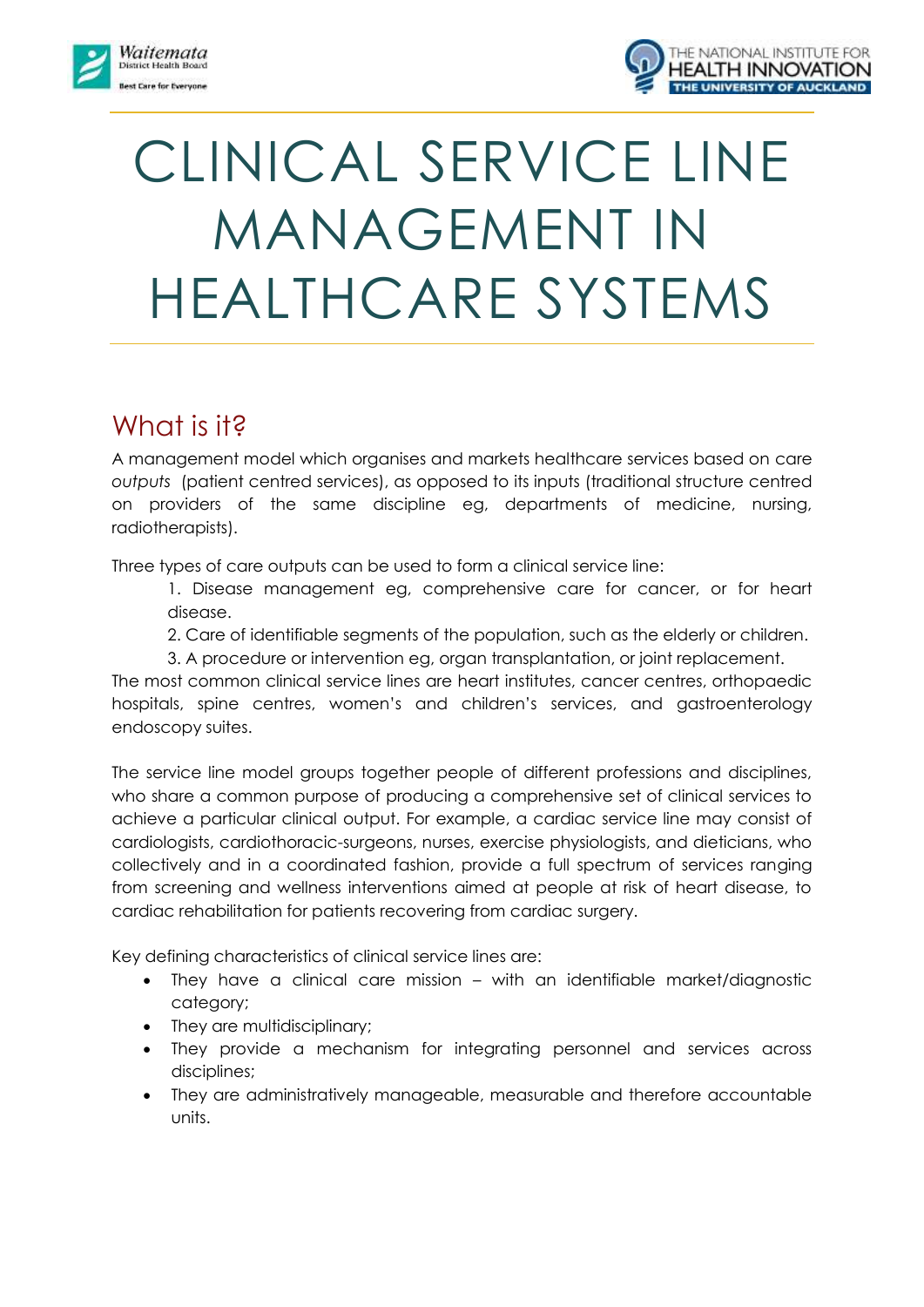# Where has this been implemented?

Largely in the USA, where clinical service lines have been used in individual hospitals since the early 1980s eg, University Hospital of Cleveland, Johns Hopkins. Since the 1990s, it has also been implemented in 'Integrated Healthcare Delivery Systems' (IDSs), which consist of multiple facilities and types of care under a common ownership arrangement. IDSs were driven by the growth of managed care and payer preferences for 'one stop shopping'. An example is the Veteran's Health Administration (VHA) which, in 1995, underwent nationwide reorganisation into 22 regional IDSs, termed "Veterans Integrated Service Networks". Following this, many VHA facilities and IDSs reorganised into service lines.

Service line management has also been implemented at several NHS foundation trusts in the UK.

# Reasons for implementation:

- To improve coordination of patient care with the expected result of better outcomes. The rationale is that focusing on a narrow range of conditions permits nurses and physicians to more easily apply their expertise and experience, to achieve operational excellence
- As a way of organising jobs and care, and fostering collaboration across multiple healthcare facilities (IDSs)
- To improve marketability of a hospital the development of specialty service lines allows hospitals to market new services and compete directly with physicianowned specialty facilities in the increasingly competitive U.S health care environment. Service lines that are marketed as "centres of excellence" or that are seen as essential to the community (eg, child health) also help to raise a hospital's image and reputation.
- To attract specialist physicians to admit patients to that hospital US hospitals compete for patient referrals/admissions, and the specialised service line model can best respond to physicians' demands around scheduling, having the latest equipment, and working with a dedicated nursing staff. This keeps specialists from moving their work outside the hospital.
- To meet consumers' expectations and choice for 'one stop shopping' for a particular type of healthcare service – service lines offer coordinated prevention, diagnosis and treatment under one roof.
- To increase revenue and profitability the service line model allows hospitals to create profit centres by focusing investment on their best performing, most profitable services lines, where they have the possibility of gaining or enhancing market share, while correspondingly reducing or eliminating money-losing services (such as mental health). For a hospital in dire financial straits, this strategy may re-establish its financial viability.

# Background

Clinical service lines are based on the product-line management model, developed in the U.S manufacturing industry. Manufacturing firms grew in size by diversifying into multiple lines of business. To manage this diversity, distinct divisions for each product



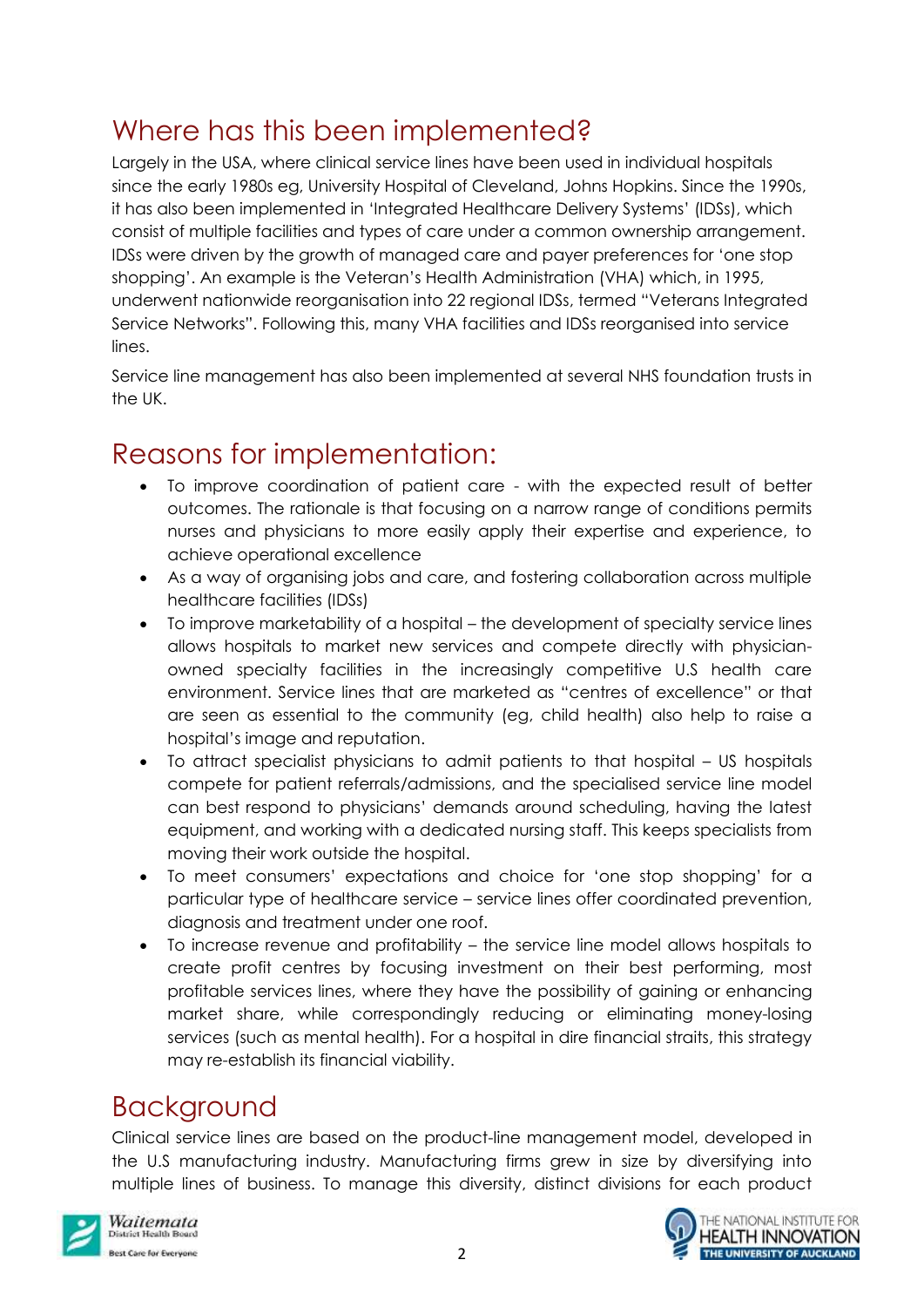were created, consisting of all the professions and disciplines needed to develop, manufacture and sell that product/set of related products. Each product-line division operated effectively as a mini-business, and this management technique was lauded for improving cost control, and increased accountability and profitability.

The adoption of the product-line management model into healthcare, can be traced as a response to changes in the system of health funding in the US over the past few decades. In the early 1980s, when federal reimbursement programmes started using Diagnosis Related Groups (DRGs) and Major Diagnostic Categories (MDCs), product-line management emerged as a possible management tool for healthcare organisations. In the mid 1990s, the service line model fell out of trend, as hospitals were primarily competing on price for providing services desired by managed care plans. However, by 2000, with the return to fee-for–service payment, hospitals returned to the traditional business model of competing with each other to fill beds with well-insured patients. Business strategies targeted at increasing patient flow were revived; with hospitals competing for physicians' loyalty by building the best facilities with the latest technologies, as well as marketing toward consumers directly. This form of competition amongst healthcare facilities tended to increase, rather than decrease, costs compared to the less competitive previous managed care era. Moreover, hospitals faced a rapidly expanding threat from physician-owned ambulatory diagnostic and treatment facilities over a number of specialty service lines. In response to this competition, hospitals adopted their own specialty service lines.

### Service line branding

A 2005 study<sup>1</sup> of 33 US hospital systems in 12 random communities, found that in every market, hospitals and physicians were developing single specialty service lines, the most common being heart, cancer, orthopaedics, and several spine centres. Hospital executives openly referred to their service line competitive strategies, with one study respondent stating, "I became the CEO, started the service lines, got the ship profitable". The study observed how hospitals that had previously marketed their entire organisation generically to the public, were increasingly marketing branded specialty service lines. These service lines are typically branded as "institutes", "hospitals", or "centres" – for example, the Heart Hospital of Indiana, the Seattle Cancer Treatment and Wellness Center, the Baptist Cardiac and Vascular Institute in Miami. Commonly, hospitals and physicians market their service line as a "centre of excellence" although there is usually no validated quality data to back up the claim. The direct-to-consumer service line strategy in the US has included advertising via billboards, radio, print media and television.

Service line branding may also enhance a hospital's image and reputation. Although certain service lines such as women's and child services may be less profitable, these would be seen as a "must have" service line because of the reputational value to the hospital in the community.



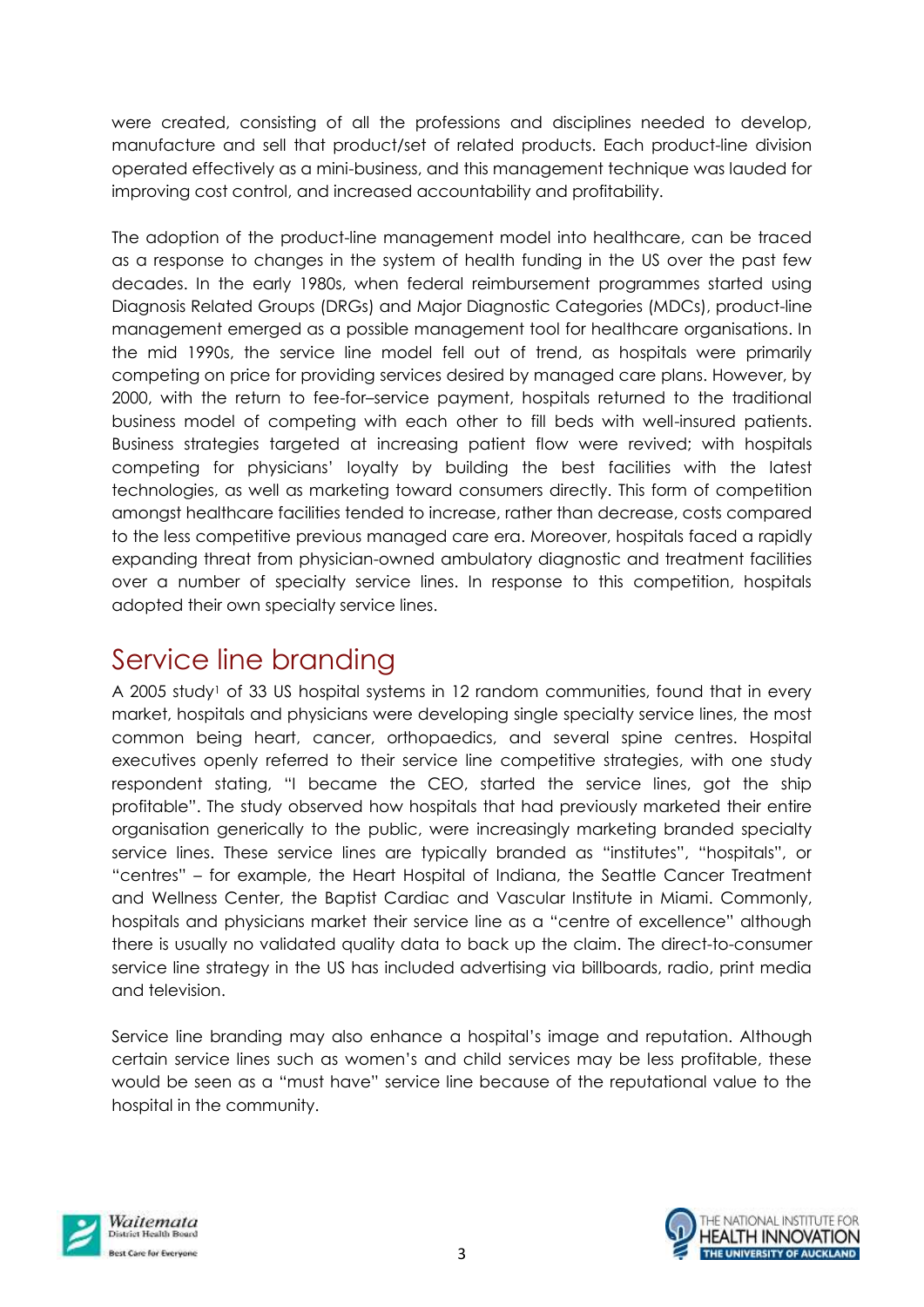### How service lines are organised

For the most part, service lines are specialty centres housed within a general hospital – on separate floors/wings, or in separate administrative units (inpatient or outpatient) within a hospital. However, they may also exist as freestanding specialty hospitals. In the outpatient setting, examples of specialty service lines include venues dedicated to GI endoscopy, diagnostic imaging, sleep disorders, peripheral vascular disease ("varicose vein centres"), cosmetic surgery, radiation therapy, and cancer chemotherapy. As the range of surgical procedures that can safely be performed in an outpatient setting expands, more and more physician-owned ambulatory facilities are offering speciality services that were previously only offered in hospitals eg, CT angiography being offered by cardiologists in their offices. This phenomenon has led to some US hospitals shutting down their GI endoscopy suites, except for use in emergencies, because of insufficient patient volume, as most endoscopy is now performed in the outpatient setting.

The administrative and clinical structure of service lines varies greatly. At one end of the continuum, service lines serve purely as a branding and marketing strategy rather than reorganising care; they do not have independent staff or administration, are not considered a separate cost or profit centre, and do not have their own business plan. Examples are coronary care units or an orthopaedics floor, integrated into the structure of a general hospital, but marketed to the public as a unique service.

At the other extreme, service line resources are physically co-located, the service line has its own dedicated staff and distinct managerial structure, and functions independently as a "hospital within a hospital". It may even have a distinct ownership. An example of a hospital within a hospital is the Cathedral Heart and Vascular Institute located in St Michael's Hospital in New Jersey. The institute has a dedicated physician and nursing staff and is a financial profit centre for the remainder of the hospital. Another example is the Indiana Heart Hospital, which is located on a hospital campus but is operated as a joint venture between the hospital system and a group of cardiologists. Hospitals sometimes enter into joint ventures to maintain some percentage of the specialised service revenue instead of losing it all to a physician-owned facility.

In the intermediary position, a service line such as a stroke centre might have its own floor and a manager, but the hospital may or may not assign a dedicated nursing staff to the service line, which is an integral part of the hospital and otherwise dependent on general hospital resources. This is the most commonly employed form of service line – in which the aggregated patient population co-exists with a functional (departmental) resource structure. Termed 'matrix design', its advantage is that it spreads responsibility for the organisational, clinical, and financial success of a service line among both the clinicians and administrators of the service line; therefore giving them shared incentive to work together in designing and implementing a service that will improve clinical outcomes via better coordination of care.

The 'Charns-Tewksbury continuum' is a widely used 9-point continuum describing service line structure at an individual facility level. At point 1, there is no service line and only traditional functional departments organised by clinical inputs. Moving up the continuum, a service line manager is introduced whose authority over personnel becomes formalised and accountability for resources increases, so that at point 9, the



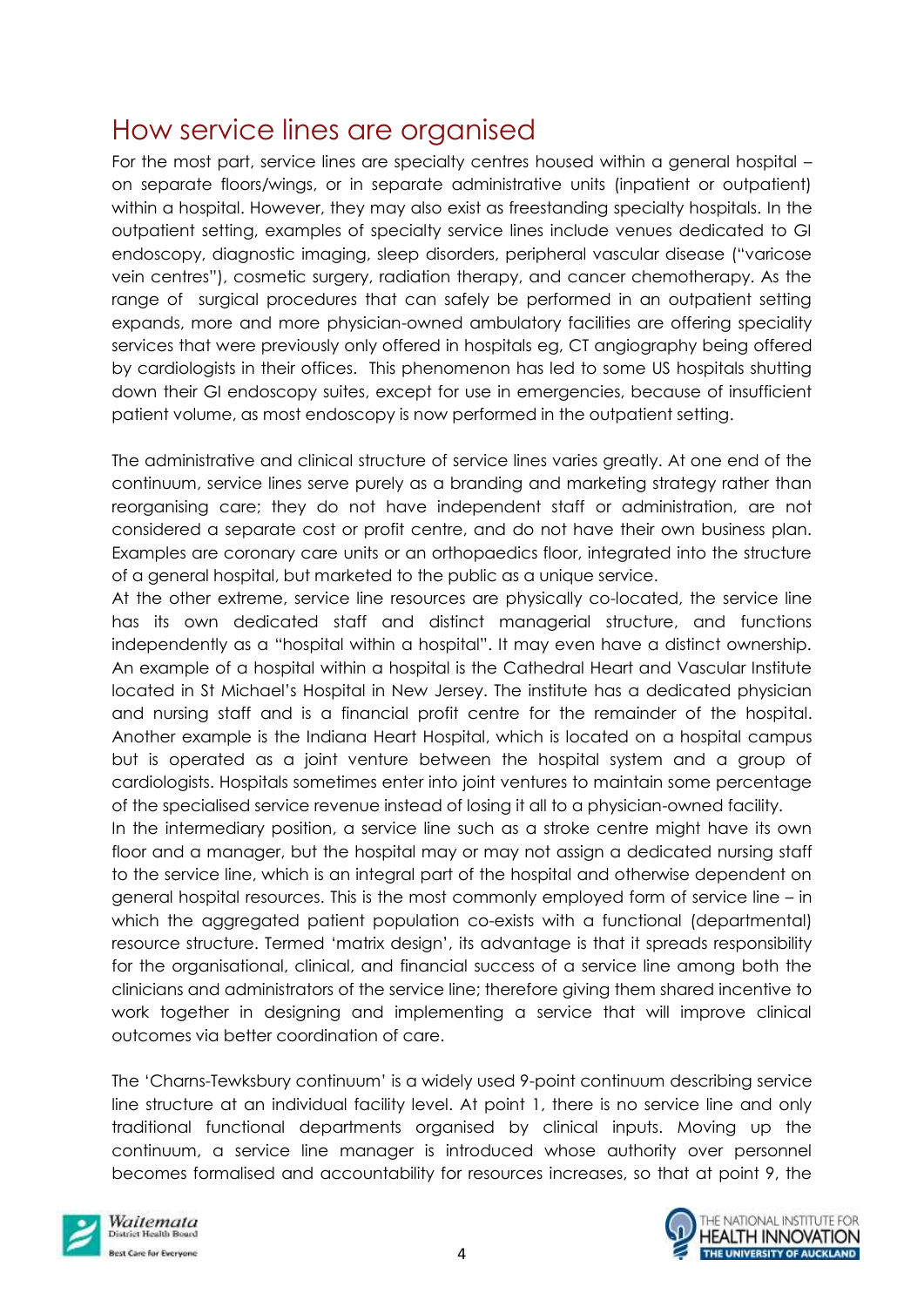manager has complete formal authority and accountability for personnel evaluations, placements and operations.<sup>2</sup>

## Leadership

The service line model involves a shift from the traditional vertical hierarchical style of management, to a horizontal team based management style - where leaders accept that those who perform the actual tasks are the ones that drive the organisation, and therefore build a support system around the point of service. For service lines to be truly effective, their leaders need the authority to make strategic decisions that can result in real changes in costs and quality. Typically, the leader is considered to be the CEO of that particular clinical service dimension. The leader's role is to empower those employees who provide the actual services and care to be involved in the management decision-making for the service line. This also calls for a change in employee mentality of "this is just a job" to one of ownership and engagement in the planning and delivery of service lines to achieve best outcomes.<sup>3</sup>

#### The **critical role of the Physician–Leader** is described as: 4

1. Needs assessment – defining patient/market demand and assisting administrators in setting priority service lines.

2. Planning – developing plans and budgets for facilities, services, technology, marketing, insurers.

3. Service line management – providing clinical and administrative leadership and accountability for the service line to hospital administration.

4. Monitoring and evaluation of service line – collecting and analysing information on cost, profitability, quality and customer service, and using this information to improve the service line.

For service lines to be truly effective, their leaders need the authority to make strategic decisions that can result in real changes in costs and quality. In a mature model, the leader is typically considered to be the CEO of that particular clinical service dimension.

### Evidence of benefit in the literature

Despite the fact that service lines have been used in healthcare for over 20 years, and are increasingly being adopted throughout the US, much of the literature is conceptual, and there is little empirical evidence of the effectiveness of the model on quality of care and meeting healthcare goals.

Studies have found hospital administrators *perceive* service line management as providing the following beneficial effects:

- Increased accountability (Ruffner 1986); the model allows financial and clinical outcome data to be more accurately collected, ensuring accountability by managers.
- Improved lines of communication and reduced barriers/friction between clinicians and nonphysician executives (Fackelmann, 1985)



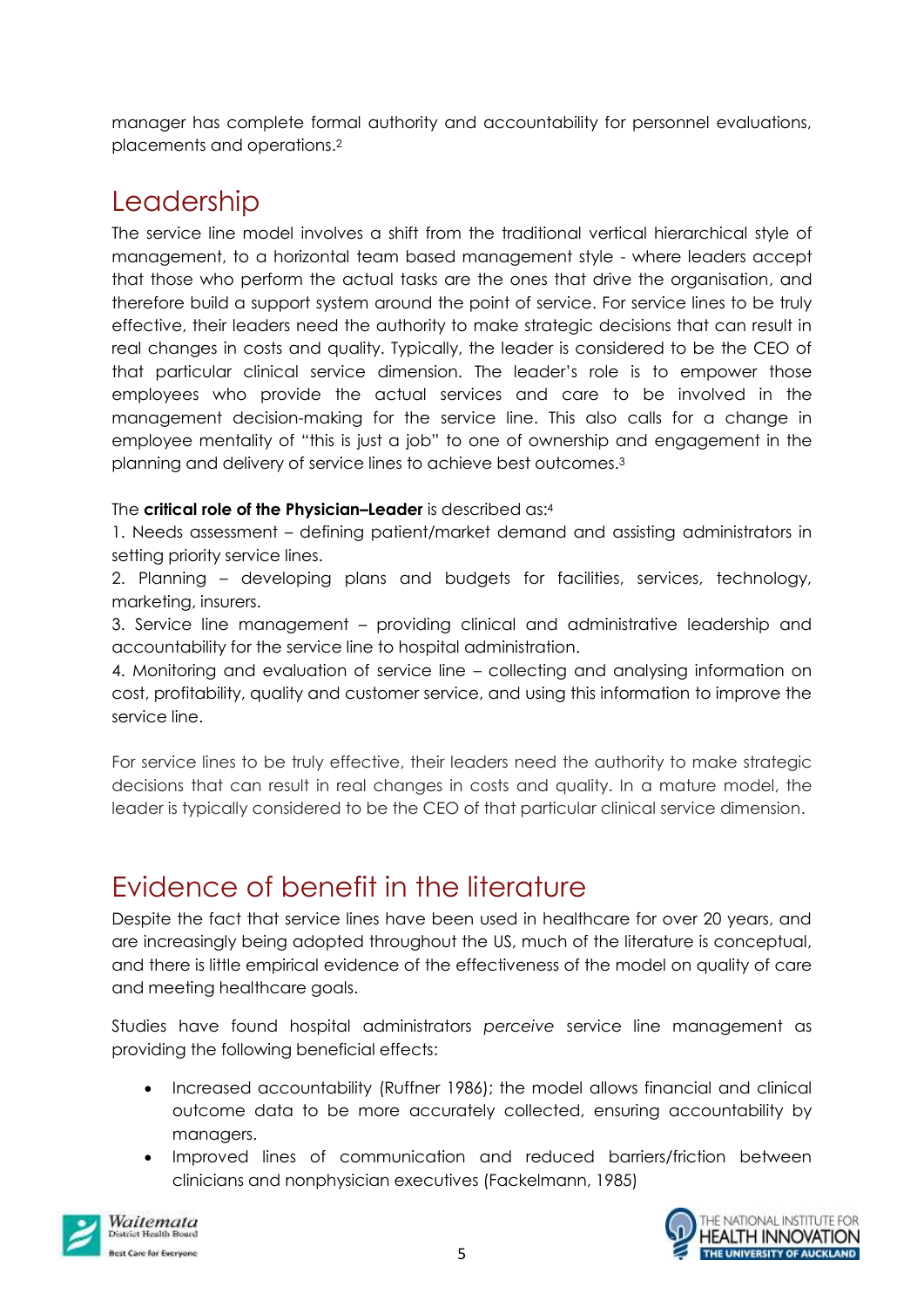- Successful interdisciplinary collaboration arising from trust, shared goals, and ownership (Liedtka and Whitten 1998)
- Improved market orientation (Ruffner, 1986); a way of marketing existing services in a form more easily understood by patients; strengthening the brand of a healthcare organisation.
- An entrepreneurial culture (Ruffner, 1986; Manning, 1987)
- Offers flexibility in responding to changes in health care markets and local demographics.

Despite these perceived benefits, the few studies that have been done do not show consistent objective evidence of beneficial effect. These suggest that **service lines may produce positive financial and cost-efficiency outcomes** if carefully implemented, **but evidence of benefit to quality outcomes is lacking:**

1. Liedtka and Whitten<sup>5</sup> found that while stakeholder perception was that service line management was successful after one year of implementation, there was *no improvement in objective performance data on cost per Diagnosis Related Groups (DRG), length of stay, or patient satisfaction.* The authors suggest that *a change in organisational structure is not enough to improve care - the real benefits result from the redesign of the care processes themselves, and that is unlikely to occur unless/until the groups of individual practitioners learn to collaborate* with at least moderate competence.

2. Byrne et al,<sup>6</sup> studied 140 VHA facilities, of which 71 had implemented clinical service lines in primary care, and 67 had implemented a mental health service line. The study found that overall, the presence of a mental health service line resulted in no significant effect in mental health outcomes measures of psychiatric bed day rate, acute care bed day rate, or 30-day readmission rate. Facilities with primary care service lines showed significantly less improvement than those without service lines, in 3 outcome measures: preventable hospitalisations, urgent care visit rates, and urgent care visits per total visits. It was noted that, in the private sector, service lines are typically implemented in specialties, rather than in primary care clinics. The findings suggest that the delivery of *primary care may not be suited to service line management*. Although the study did not evaluate the effect of service lines on other aspects of quality such as improved patient health or satisfaction, the conclusion was that *health care systems should be cautious in implementing service lines when the goal is to improve performance on health care utilisation measures.*

3. A 1993 nationwide sample of 157 hospitals in the USA found several operational benefits of the clinical service line model for hospital management.<sup>7</sup> One third of the hospitals sampled were implementing clinical service lines at the time. The hospitals adopting service line management showed a *higher net income per bed, a higher gross revenue per bed, a higher return on equity, and a lower salary to revenue ratio*. It was not possible to establish a cause and effect relationship between service line management and performance (because the study did not examine the hospitals' performance indicators prior to introduction of service lines), however, there appeared to be a positive association between the two.



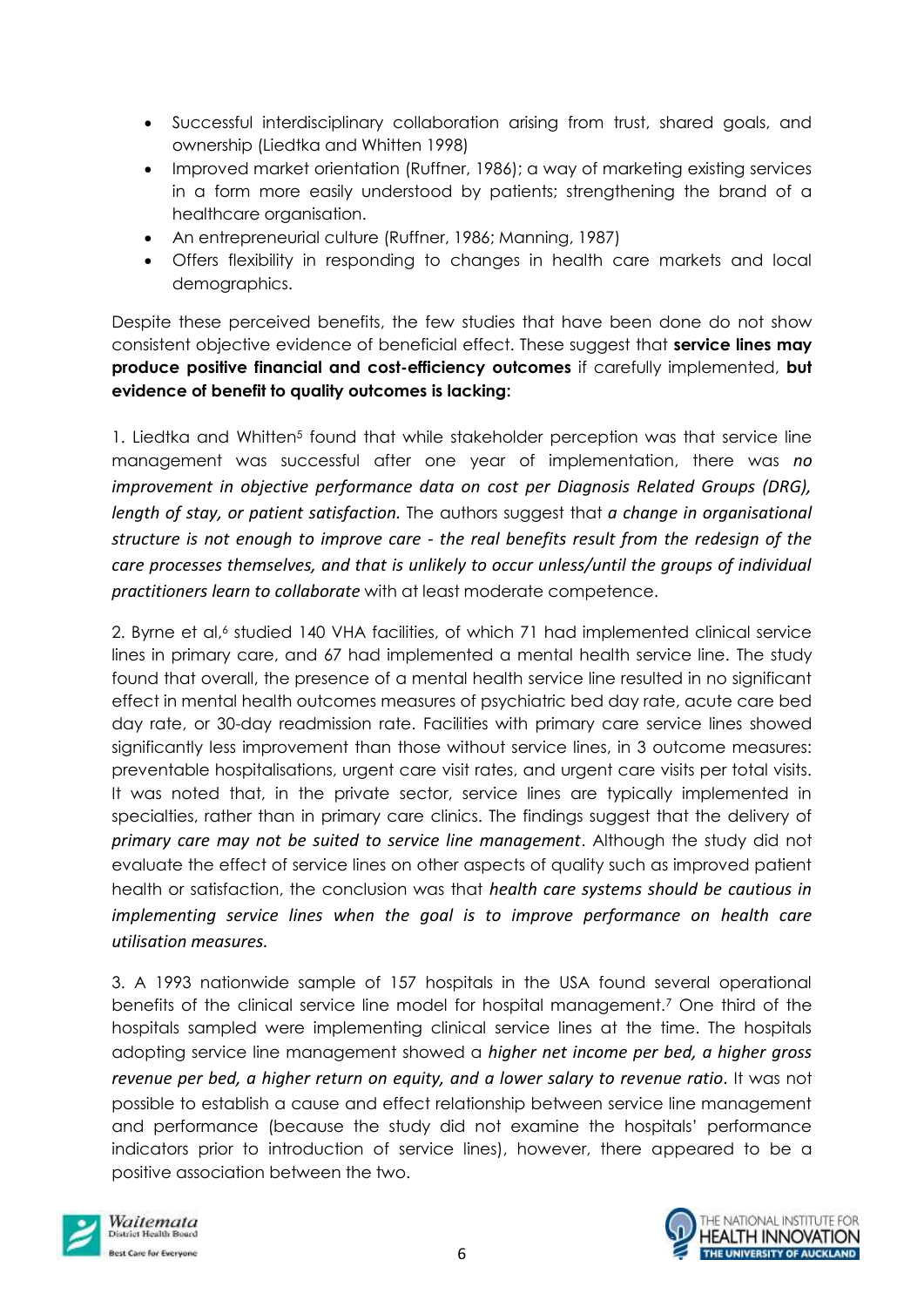*The hospital profile fitting greatest likelihood of success with service line management was found to be: an urban hospital of at least medium size, located in a highly competitive market area, serving a population of at least 200,000, with a strong marketing orientation* (89% of hospitals had a proactive marketing department), and featuring areas of "excellence" in their product mix.

Correspondingly, the study supported the contention that service line management is not for all hospitals, and is the least desirable approach for small-sized hospitals serving a largely rural market. These small hospitals lack resources for service line management implementation and would probably find linkages with larger regional hospitals a sounder strategy.

4. A King's fund study of service lines in 7 NHS trusts in 20118, found considerable variation in success of implementation and little evidence yet that data was being used systematically to produce tangible improvements to services.

5. Implementation of service lines in heart and vascular care, cancer care, and paediatrics at the University of Wisconsin Hospital and Clinics, an academic healthcare organisation, produced *increases in net revenue, profitability and market share, as well as increases in patient satisfaction, patient throughput and reduced average length of inpatient stay.*<sup>9</sup> Quality improvement was not an objective of service line implementation in this case – rather it was to increase financial profitability. (See attached case study for further detail about this).

6. Performance analysis of a trauma centre service line<sup>10</sup> within a large US medical centre over the initial 3 years following implementation, showed *no change in mortality, moderate improvement in average length of stay* (15% reduction was noted for moderate and severe injury classes only), and a *large improvement in net operating margins* as compared to its preceding performance. The "profitability" of trauma care went from negative before the Trauma Unit to strongly positive in the three-year period after its opening, not from reductions in cost, but from sharply increased hospital reimbursements. These results were achieved with stable acuity levels (i.e., unchanged severity scores) while treating 55% more patients than before. Financial success was partly attributed to the ability to market the hospital as the best provider of trauma care in the region. The authors credit the success of the trauma service line to the following salient features: (1) A clearly identified patient population, i.e., adult trauma cases, (2) a philosophy of "process complete," i.e., the notion that patients should be admitted, treated and discharged under the auspices of one hospital unit in one location, (3) dedicated and consolidated space in the form of four contiguous sub-areas with fluid boundaries; this structure avoids unnecessary patient transport, provides flexible bed capacity, and allows intensive physician–nursing staff communication; the Receiving area appears unique to trauma care, (4) testing and pharmacy facilities within Unit space, (5) a leadership, assisted by a financial manager, that has adopted a business perspective on how the "trauma business" is to be operated, (6) dedicated, crosstrained, and deeply skilled team-based nurses and care partners serving all four of the unit's sub-areas-thereby providing labour flexibility, (7) trained nurse practitioners serving



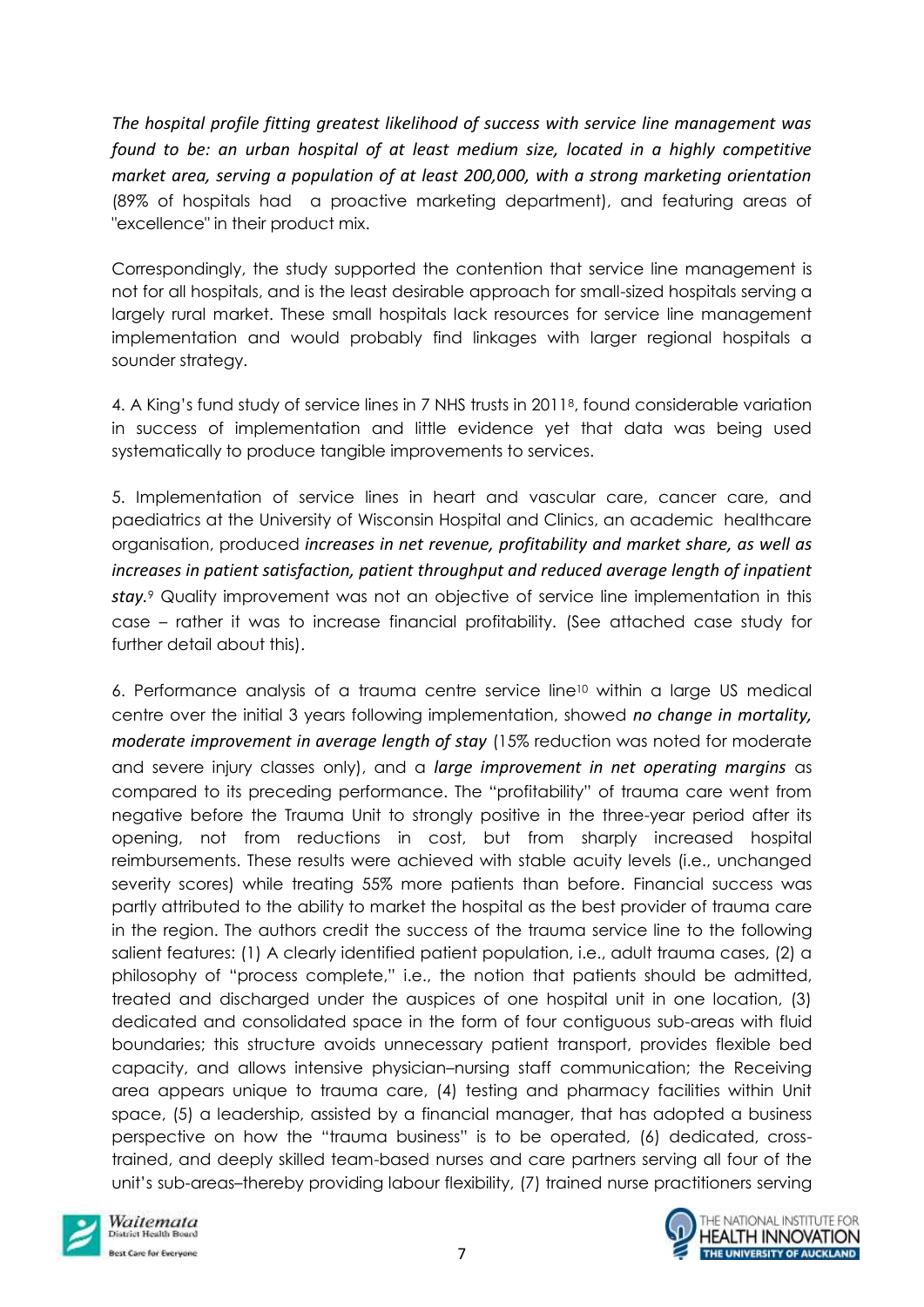as "physician extenders" and caring for satellite patients transferred out from the Trauma Unit so beds can be freed up, (8) a dedicated non-nursing service staff, (9) the use of a large number of care protocols, which have reduced variations in care and improved physician–nurse communication and relations, (10) a continual focus on improvement of the care process, (11) a strong, team-oriented "can-do" culture, and (12) economic information sharing and incentives - a group bonus component was included in the salary structure for trauma physicians. Group performance was reviewed with the physicians each month. According to one trauma surgeon, reviewing the numbers "is absolutely motivational," while another commented that "if you don't understand the business side of medicine you cannot move your program forward."

# The US experience of how to implement service lines:

- 1. Identify the facility's core services those that are necessary for survival of the hospital, that are valuable to the marketplace, and that represent potential growth for the facility. This involves detailed knowledge of the demographics of the area, forecasting the needs of changing demographics, and assessing use rates and market share for particular service lines. This will help determine the potential success of a service line. An example of marketplace value would be the creation of 'centres of excellence' – involving a facility to focus primarily on very few lines and to channel resources into these lines.
- 2. From the above, define 2 or 3 lines to develop.
- 3. Develop appropriate business plans.
- 4. Compete aggressively and competitively.
- 5. After implementation, monitor the service line's effectiveness through metrics such as:
- Clinical quality indicators such as risk adjusted mortality and morbidity rates for high-volume cases within the service line
- Clinical outcomes measured against organisational/national clinical targets
- Customer satisfaction indices
- Financial indices (profit margins before and after implementation)
- Ongoing market share analysis
- 6. Apply the model throughout the organisation.

### Barriers to implementation:

- Lack of physician 'buy in' to the concept of service lines the service line model runs counter to the traditional organisational structure and functional autonomy of departments which may be highly valued by members of a profession. The literature suggests it may take 3 to 5 years for any organisational change to become anchored in the culture of an organisation.
- Ambiguity over role delineation and accountability within the service line.
- Administrator-clinician difficulty identifying priority service lines
- If service lines are primarily adopted for a marketing tool, there may be a backlash from clinicians – who may perceive the model as a means of increasing



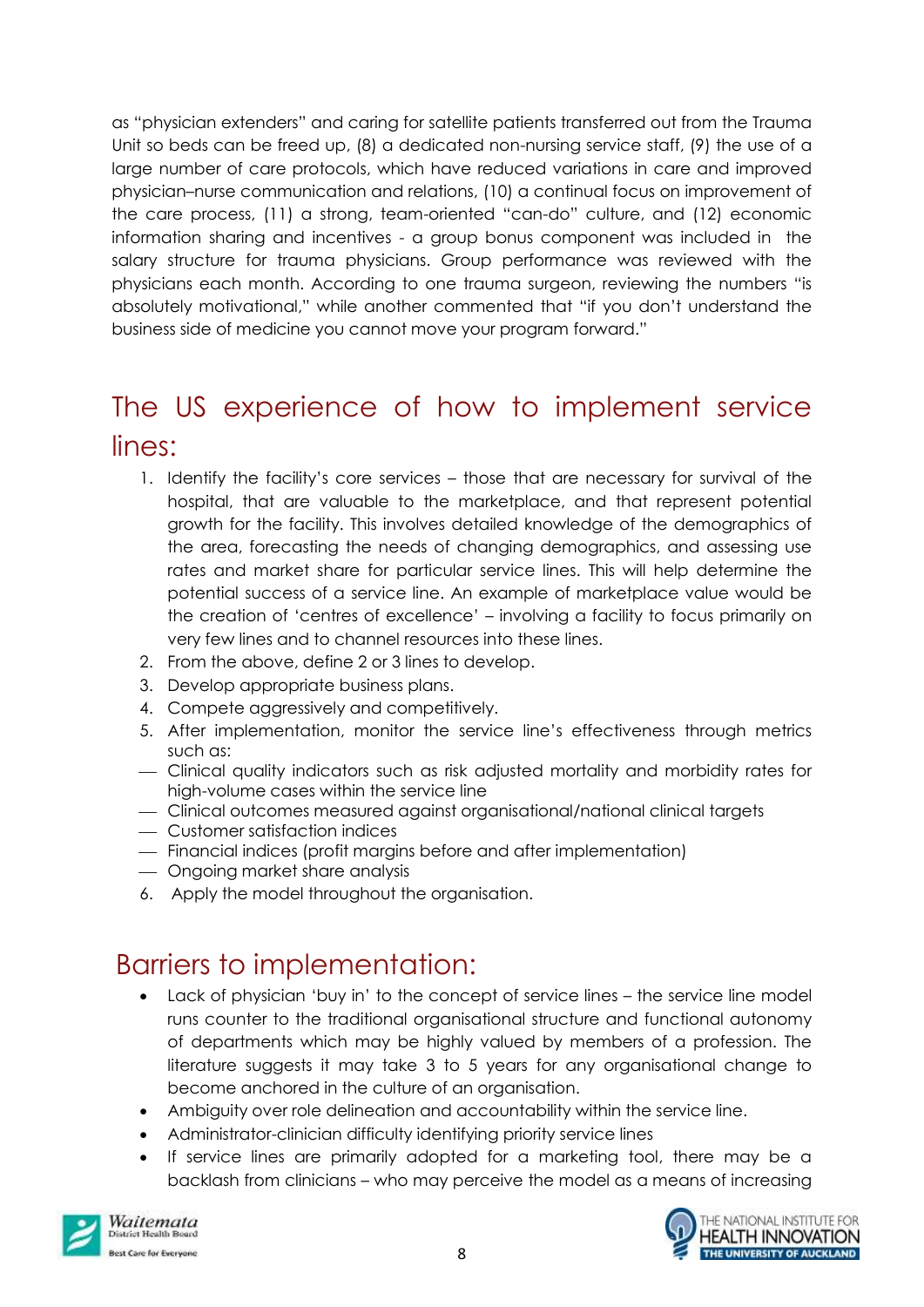patient volumes without any accompanying resource changes or quality improvement initiatives.

- Cost and time in putting in place data reporting systems and training staff to use them effectively.
- Cost and time to develop leadership and management programmes for clinicians, which may reduce their clinical output.

### Lessons learned:

- Administrative restructuring into service lines units by itself will not cause performance improvement. The success of service lines also depends on patient volume and regional needs, process improvement and implementation management. .
- It is important that physicians be involved at the beginning of the planning process; involving them late will lead to high levels of dissatisfaction and distrust multiple studies cite physician support or 'buy-in' as the critical key to success in service lines<sup>11</sup>.
- Involved parties must have full knowledge of, and provide their approval of, any organisational changes affecting accountability structure and autonomy, to ensure maximal cooperation and minimal ambiguity when working within the new service line structure.
- Well resourced financial and informatics departments are crucial. Service line management seems to work best when finance and informatics teams work closely with service line leaders to understand their information needs and produce data that is meaningful to clinicians.
- Successful service lines in the US feature financial incentives at a departmental level. However, the cause-effect nature of incentivisation, particularly in the public health system, has not been clearly established.
- Benefits of service line management have been seen in financial profitability and operational efficiency (reduced length of stay, increased case volume), but there is no clear evidence of improved quality of care/clinical outcomes.
- Physical co-location of service line resources is a consistent feature of successful service lines.
- Role of marketing the degree to which marketing and branding contributes to financial success of service lines is unclear, but likely to be significant. (89% of US hospitals with service lines had proactive marketing programs with higher marketing budgets compared to hospitals without service lines12)
- The literature suggests that it may take up to 2 years before the effects of service line restructuring can be noticed [\(Liedtka and Whitten \(1998\);](http://www.sciencedirect.com.ezproxy.auckland.ac.nz/science/article/pii/S0272696308000600?np=y#bib53) [Walston and Bogue](http://www.sciencedirect.com.ezproxy.auckland.ac.nz/science/article/pii/S0272696308000600?np=y#bib88)  [\(1999\)\)](http://www.sciencedirect.com.ezproxy.auckland.ac.nz/science/article/pii/S0272696308000600?np=y#bib88). However, careful planning and implementation can reduce this period of disruption.
- Not all specialties may be suited to the service line model eg, primary care
- The extent to which hospitals can successfully develop service lines is dependent on the size and strength of the institution and regional needs. "*All institutions have a limited set of resources and at some point you cannot do it all.*"



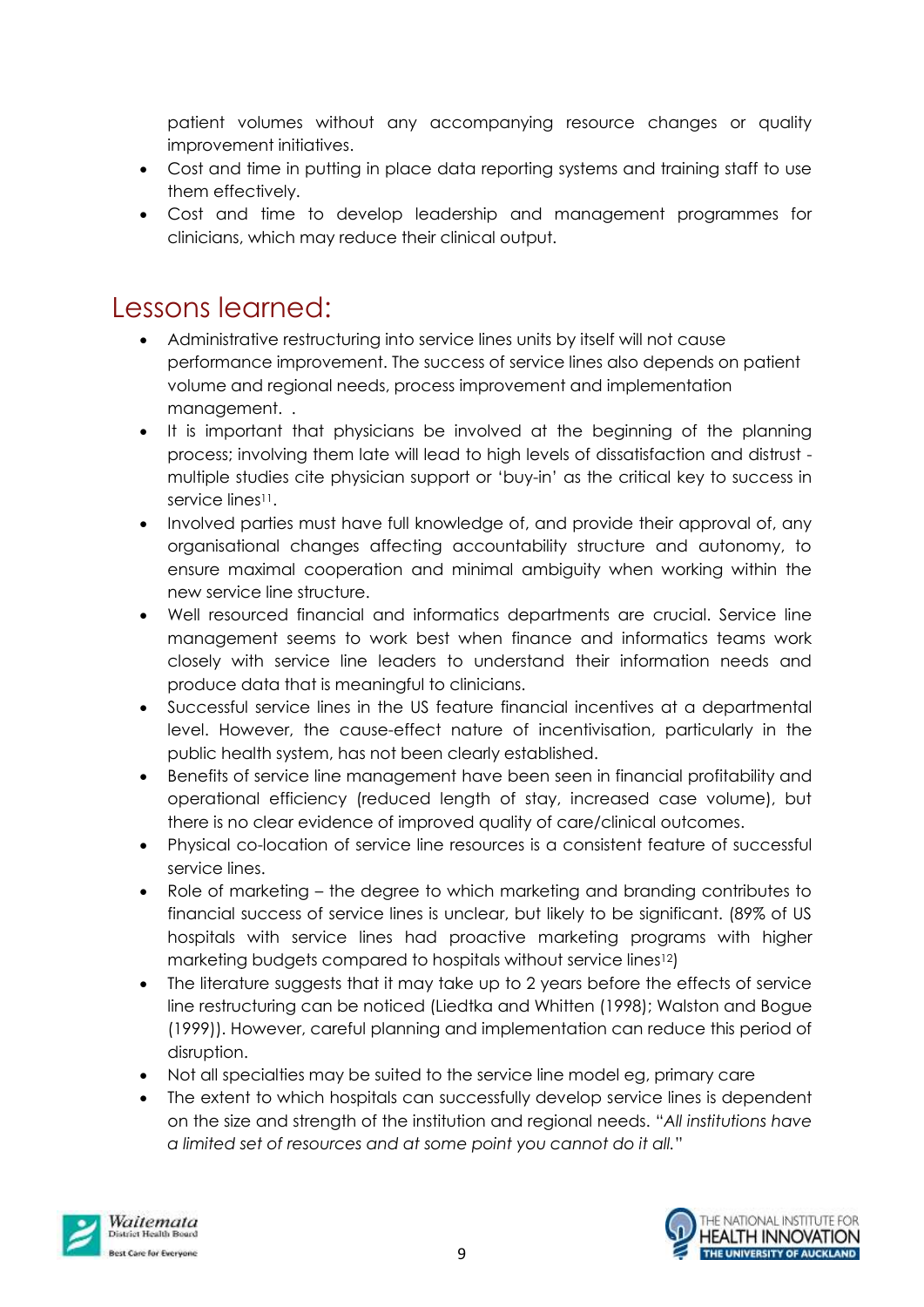## Why adopt a Service Line model at WDHB?

- The concept is in keeping with Ministry of Health and DHB targets, which are output based ie, described in terms of cardiac services, mental health, child health, cancer, elective surgery, health of older people, emergency care, stroke, Maori health , Pacific health. A service line approach should theoretically facilitate care that is more efficiently focussed toward these targets and make it easier to measure performance against these targets.
- It is a patient-centred, 'one stop shop', streamlined and coordinated care model
- It can produce improvements in operational cost-efficiency and increased patient/case volumes
- WDHB already has some experience of implementation with the ESC service line

# Cautions / Questions to consider:

Most experience with the service line models is in the USA – for profit-driven reasons related to private healthcare market competition. One criticism of the service line model is its focus purely on productivity - healthcare equity and accessibility are not key issues<sup>13</sup>. The model creates net profit by redistributing limited healthcare resources  $$ channelling investment and resources into a hospital's profitable services, and correspondingly reducing or eliminating resources to its non-profitable services, such as mental health care. This scenario is not translatable to the NZ public hospital system.

When considering whether to implement service line model, it is important to identify:

- 1. What is the objective of restructuring? (noting that if the goal is improved quality of care, or reducing inequalities, then there is no evidence that service line management will have significant effect)
- 2. How receptive are various specialties at WDHB/ADHB to the idea of working collaboratively within a service line? Are there professional 'cultural' differences that may impede service line collaboration between particular groups? Need to ask them eg, gastroenterologists & colorectal surgeons; cardiologists and cardiothoracic surgeons
- 3. A criticism in the literature is that service line management may not necessarily eliminate functional management (Goodrich and Hastings 1985; Bowers and Taylor 1990). Borders between disciplines are very blurred in the health sector so service lines tend to reproduce similar patterns of care to functional structures.

Do clinicians at WDHB think that service line restructuring will make a difference to the way they practice currently/refer or consult with other specialists? Will physical co-location of these specialties result in significant improvements to streamlining/coordination of care for patients? How much collaboration already occurs currently? (eg, multidisciplinary clinics, meetings) How freely/easily are referrals made currently? Will service lines result in real change to the patient



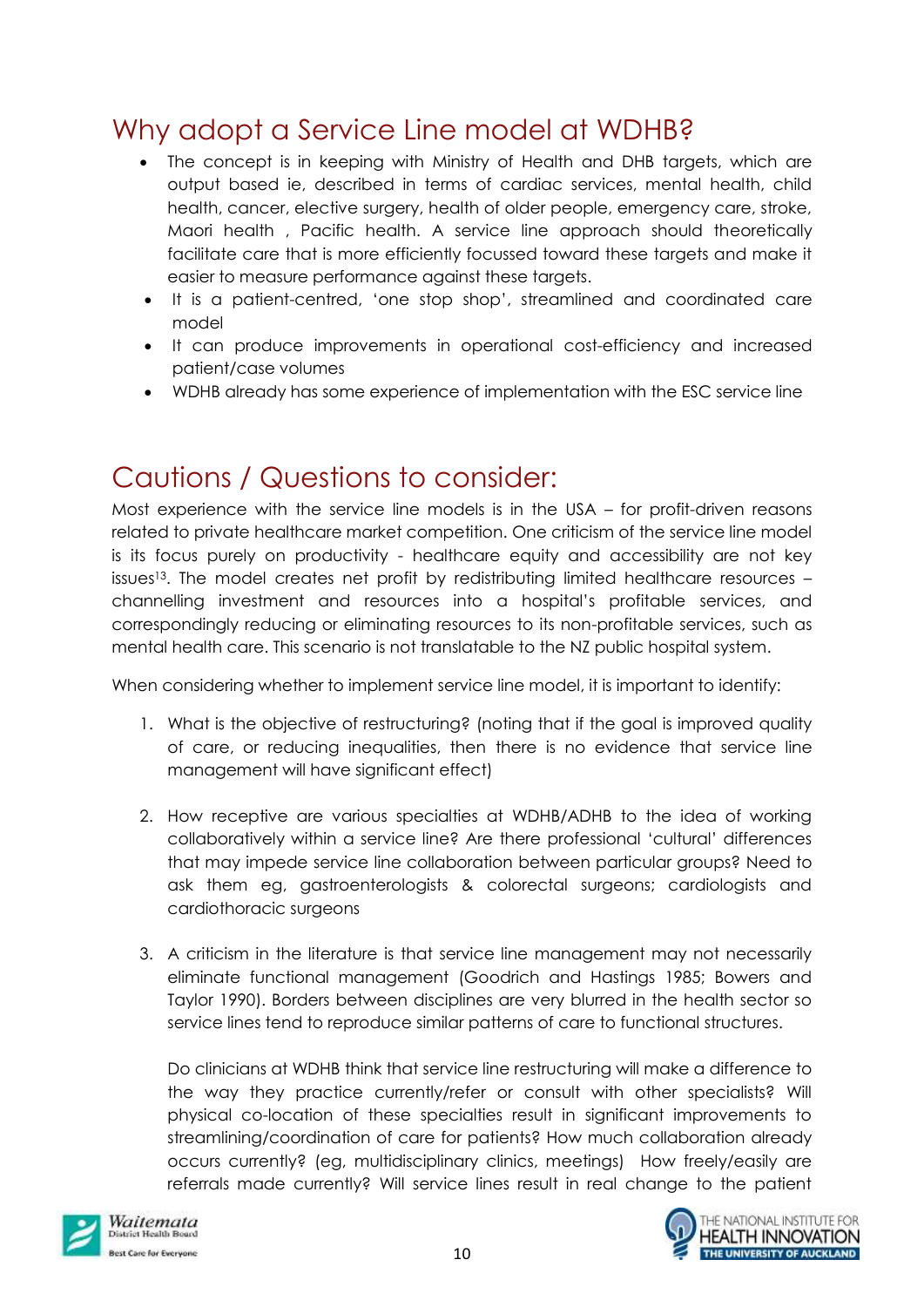journey, or is it just an administrative rearrangement that will end up reproducing current practice?

- 4. Service lines generally envisage a dedicated (and therefore focused and efficient) staff. This may mean that some specialists become locked into a subspecialty eg an anaesthetist only doing joint replacements, general physician only seeing stroke patients. In this way, the service-line organisation may impede the specialist's breadth of clinical exposure as well his/her professional interaction with others of the same specialty. Do clinicians at WDHB perceive this would be a problem?
- 5. Considering choice of service lines to implement: what lines do WDHB clinicians think would be feasible? Consider which specialties they tend to refer to/work with on a regular basis; whether there would be adequate patient volume for a particular subspecialty line; is there a willing clinical leader available with suitable management training?
- 6. How will service line restructuring affect teaching at WDHB?
- 7. How do clinicians and other stakeholders feel about incentivisation at a public hospital – financial or otherwise?
- 8. There are significant potential costs associated with service line implementation such as geographical re-location/new building; additional dedicated staff – dedicated clinical staff, 'patient co-ordinators' to coordinate the appointments for 'one stop care', on-site diagnostic services, additional layer of service line management, increased need for biostatistical information on customers, treatment patterns, prices and quality; provision of financial incentives; strategic planning involving external consultants. The literature suggests it could take 3 years before implementation costs are offset by cost savings elsewhere and/or increases in revenue.

Is this affordable *without* reducing resources to less profitable services at WDHB, so that areas such as mental health do not 'lose out'?

9. A way of addressing inequality would be to have a service line dedicated to healthcare of a disadvantaged patient population (although this runs counter to the theoretical model as it is unlikely to be a profitable service). Could this be a feasible option?